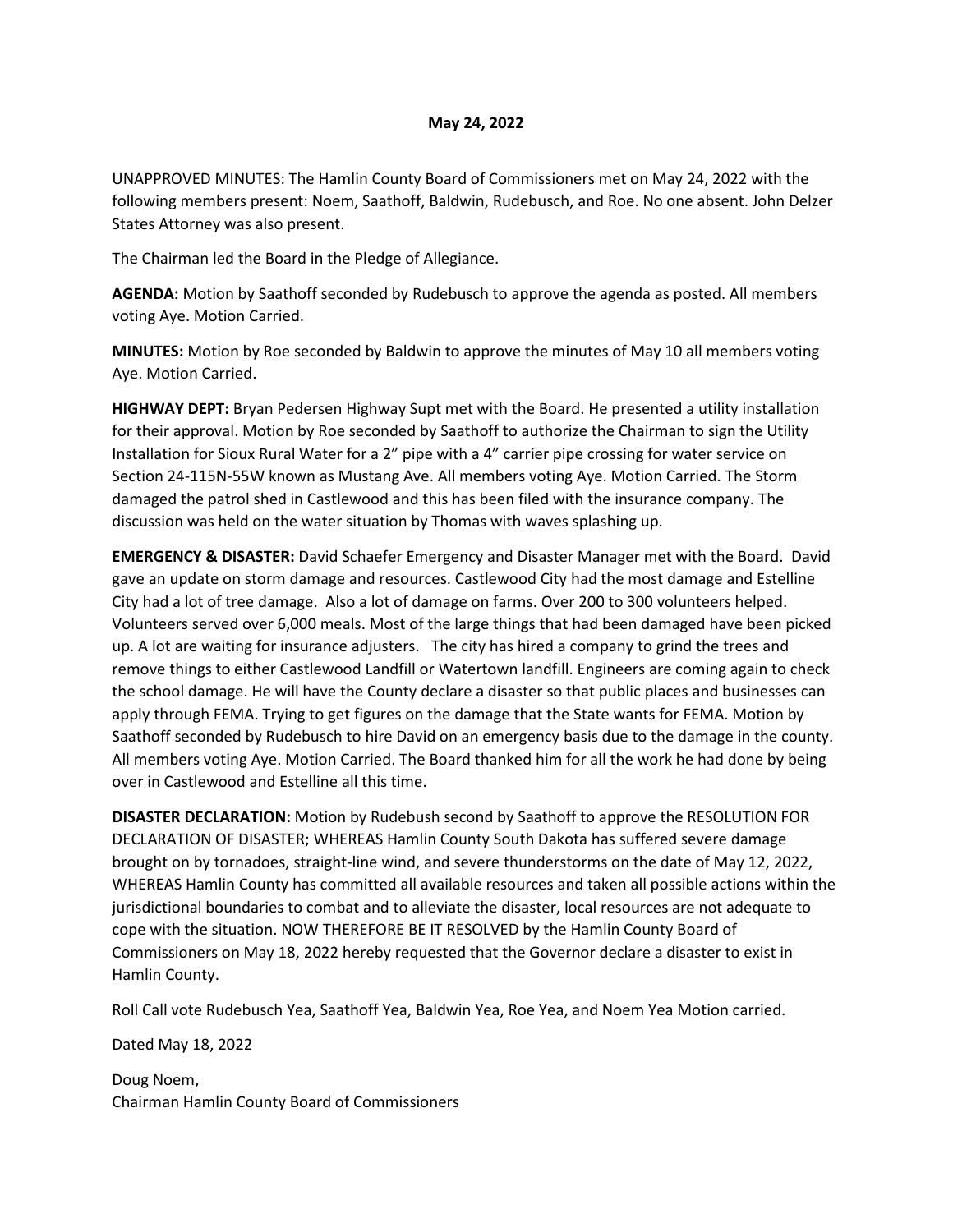**HEARING ON OFF SALE LIQUOR LICENSE:** Hearing was held as advertised. No one appeared. Motion by Baldwin seconded by Saathoff to approve the application by Siouxland Grocery & Casino for a package off sale liquor license all members voting aye. Motion Carried.

**MEETING DATES:** Meeting dates for June will remain the usual, June 7 and June 21

**TRAVEL REQUEST:** The Board approved Chris Schafer Director of Equalization and Gayleen Rothenberger Deputy to attend the State training in Pierre, May 23-27

**Ordinance #2022-03:** Second Reading was held as advertised. No one appeared. Motion by Saathoff seconded by Roe to approve Ordinance #2022-03 An Ordinance Amending #2011-2 An Ordinance amending Ordinance #2005-1 An Ordinance Establishing Comprehensive Zoning Regulations for Hamlin County SD and Providing for the Administration, Enforcement and Amendment thereof, Pursuant to SDCL 11-2,1967 and Amendments thereof, and for the Repeal of all Resolutions and /or Ordinances in Conflict herewith.

Roll Call Vote: Baldwin Yea, Rudebusch Yea, Roe Yea, Saathoff Yea, and Noem Yea. Motion Carried.

**PUBLIC COMMENT:** No one appeared for public comment.

**TREASURER SURPLUS LAND:** The Treasurer presented a map of a property that the County had taken for tax deed that was delinquent five years and the person on record stated they had never owned such. Total taxes,interest, advertising and publishing cost was 206.17 A person wishes to purchase such. Motion by Rudebusch seconded by Baldwin to declare the following property as surplus: All that part of Outlot H of Auditors Plat of Outlots C through R inclusive out of the Southeast Quarter of Section 35,T 115N, Range 52W of the 5<sup>th</sup> PM of the City of Castlewood Hamlin County SD except the North 130 Feet of the East 260 feet of Outlot H and Except the West 20 feet and the South 20 Feet of Outlot H and to set an appraisal value of 206.00 to be sold. All members voting Aye. Motion Carried.

**RETAIL ON-OFF SALE MALT BEVERAGE & SD Farm Wine License:** Motion by Baldwin seconded by Roe to approve the following retail on-off sale malt beverage and SD Farm Wine licenses for Smokin's on the Lake, Bobbers, Lake Region Golf Club, Kones Korner Inc, and Alsville Crossing All members voting Aye. Motion Carried.

**FUEL QUOTES:** May 16 in Hayti E-30 Gas Hamlin County Farmers Coop 3.36 Farmers Union no bid, May 16 in Hazel Diesel Hamlin County Farmers Coop 4.39 Farmers Union 4.32 May 24 in Hayti Diesel Hamlin County Farmers Coop 4.10 Farmers Union 4.15 All quotes do not contain certain taxes.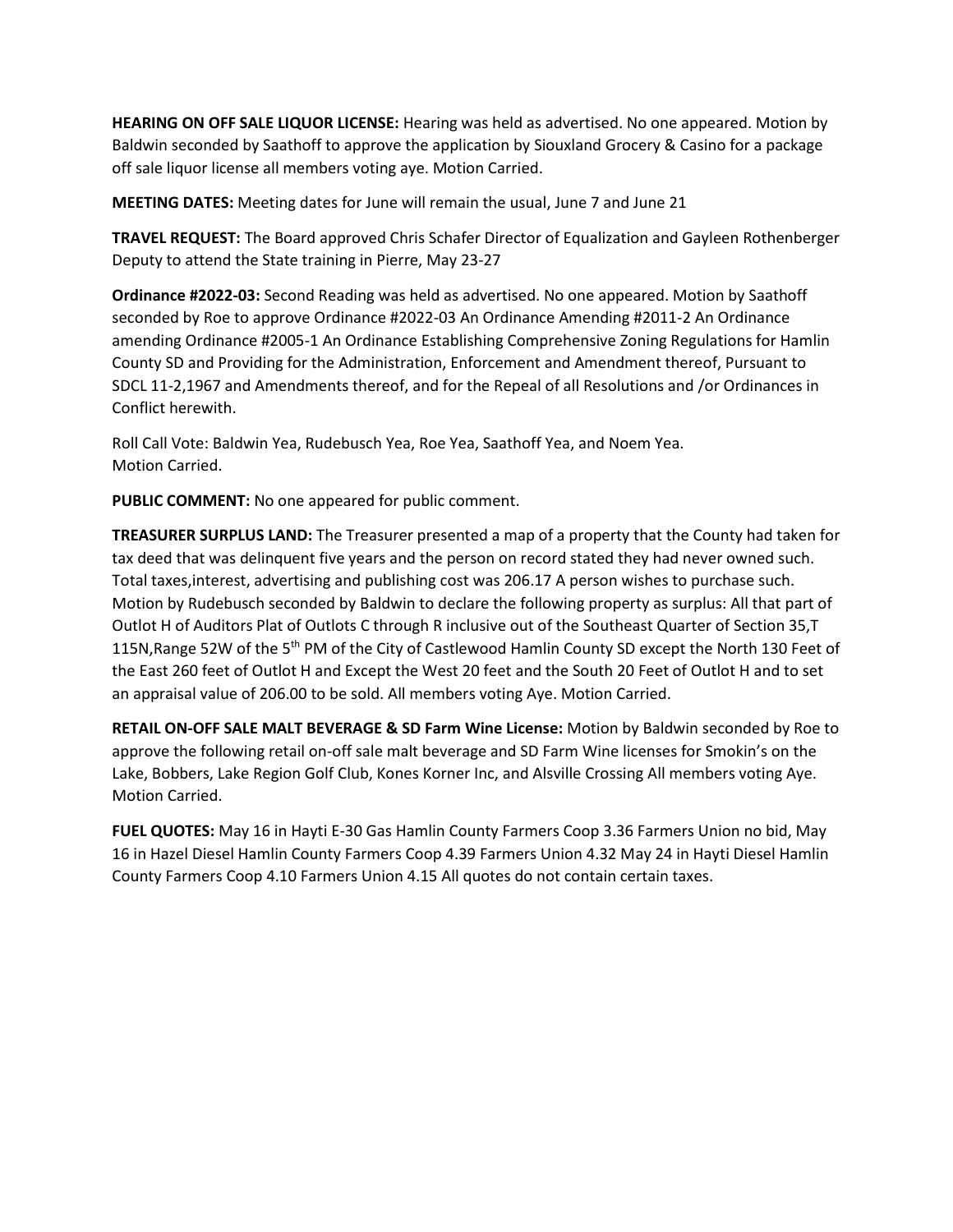**COURTHOUSE BASEMENT REPAIRS:** Midwestern Mechanical made a proposal to furnish & install system cleaner to an existing system, clean wye strainers at units, flush out the system with fresh water, Rate Per hour 95.00 rate per gallon of cleaner 55.00 Proposal to furnish labor and material to complete the following demo & dispose of existing hydronic piping in the mechanical room, furnish & install new Pipe & fittings, new isolation valves, new check valves as needed, new pumps, new chemical pot feeder and needed insulation, base bid 83,145.00 Insulation Removal and re-install 18.00 per foot . Pipes are leaking, mold on pipes and without cleaning system it would ruin any new pumps put in. The Janitor had tried to get quotes from two other companies, however they stated they could not take on any more jobs and were short on workers. Motion by Roe seconded by Rudebusch to accept both proposals from Midwestern Mechanical All members voting Aye. Motion Carried.

**SHERIFFS DEPT:** Chad Schlotterbeck Sheriff met with the Board. Also present were the Mayor and Finance Officer of Estelline City, Finance Officer of Bryant City, and Finance Officer of Castlewood City. The contracts with the cities were discussed. Costs are rising and these need to be updated. The cost being charged per hour for the law enforcement is \$31.00 per hour and the Board would like to see the cost go to \$37.00 per hour. Contracts for this would take effect on January 2023. Contracts will be sent out for city boards to consider. Some of the cities stated they would like to keep the good law enforcement and good equipment for them to work with.

**State Representative Fred Deutsch** met with the Board since the District 4 boundaries had changed this year. He asked what legislature could do to help the counties with all the storm damage or any other things the county needed. The Board stated to make sure the federal FEMA funds and any assistance could come soon for the damaged areas.

**AUTOMATIC SUPPLEMENT:** Motion by Rudebusch seconded by Saathoff to make the following automatic supplements: Sheriff Budget from Homeland Security Equipment \$403.46 to budget 101-211- 435, Sheriff budget reimbursement insurance 101-211-425 of \$6,677.72 and Revenue source 101-373.10 \$2,119.27 Sheriff sale of vehicle \$60,000.00 Revenue source 101-374 Road Revenue STP fund \$180,813.92 (201-334.02) All members voting Aye. Motion Carried.

**CLAIMS PAID:** Watertown City 911 Fees to them 4797.06 Northwestern Energy heat Ag Bldg 193.81 Courthouse heat 759.22 Verizon Sheriff cell phones and air cards 589.74 Bratland Law court-appointed attorney 300.00 Ottertail Power Elec. Ag Bldg 71.40 Courthouse 623.35 Northwestern Energy Road elec. 20.61 Visa Sheriff Supplies 258.11 Sheriff Gas 179.21 Road cell phone 1.05 Veterans Service Supplies 87.01 Lingo phones Treasurer 20.01 Weed 15.78 LIEAP 16.46 Register of Deeds 15.79 Extension 16.40 Courthouse Internet 15.72 Assessor 18.31 Auditor 15.72